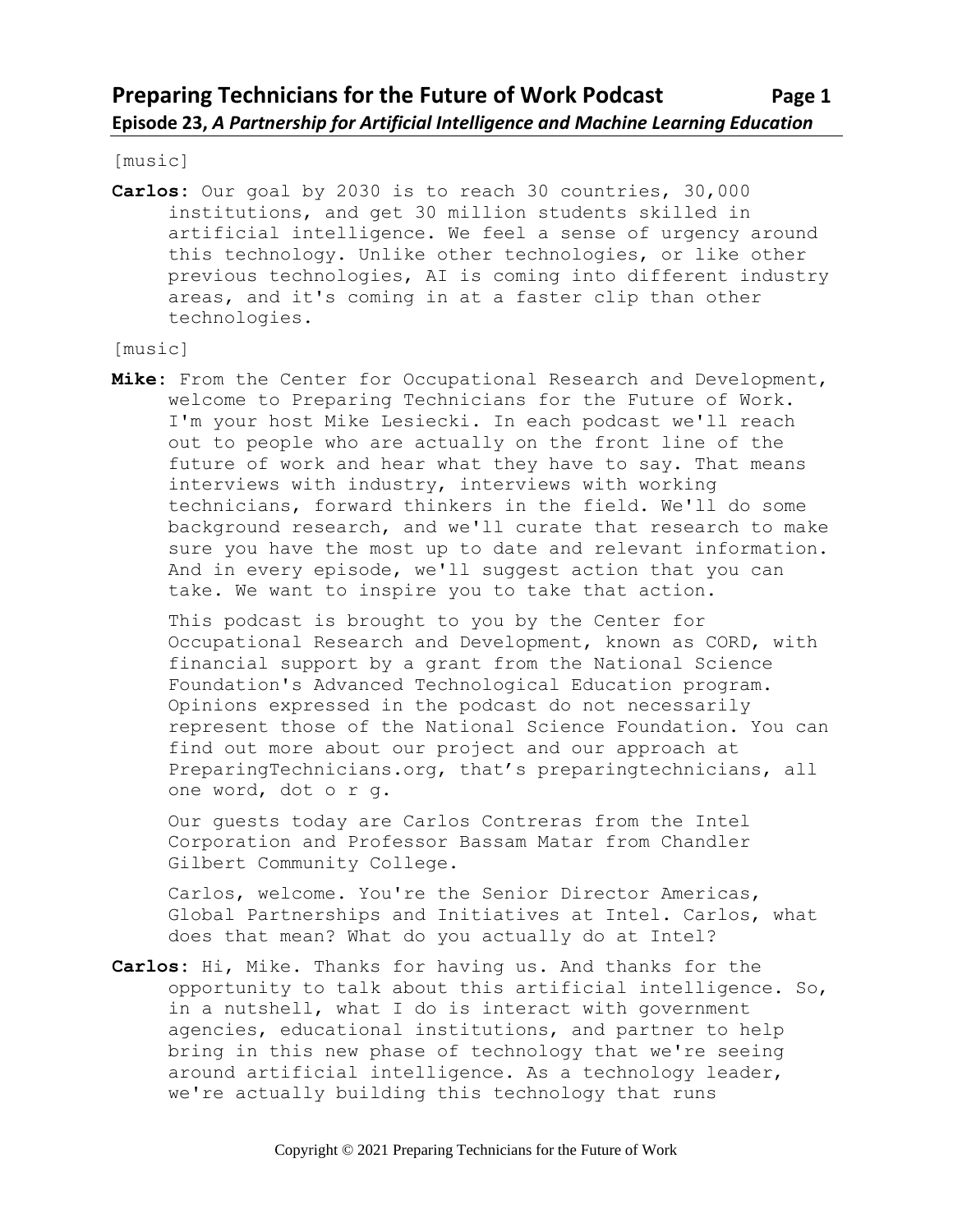## **Preparing Technicians for the Future of Work Podcast Page 2 Episode 23,** *A Partnership for Artificial Intelligence and Machine Learning Education*

artificial intelligence. And we see velocity in terms of the technology. And our concern or our initiative that we have around this is workforce. And we'll talk more about it, but what kind of work skills are going to be needed in the future? How do we make this technology more inclusive for as many people as we can? And that is one of the things that I spend most of my time with is not only working with the folks here in Maricopa but also other community colleges in the US.

- **Mike:** Well, thanks, Carlos. Now, Bassam, let's turn to you. You're a Professor of Engineering at Chandler Gilbert Community College in the Phoenix area. Tell us a little bit about your background and what you do there.
- **Bassam:** Okay, thank you, Mike. Thank you for having me. So, my background is in the area of electrical engineering and as we stated I've been teaching with Maricopa Community College District or with Chandler Gilbert Community College for the past 30 years as a residential faculty, engineering faculty, and I also teach at Arizona State University in Tempe as an adjunct faculty for the past 20 years in the Department of Electrical Engineering.

So, what I bring to the table with this AI program, and with the partnership with Intel— many years ago, I worked with Intel to develop an Associate Applied Science in the area of Semiconductor Manufacturing. So, we've done a lot of partnership with Intel. And I was very much excited about this opportunity here. And I was hired recently to be as the program manager to run the AAS in the area of artificial intelligence and machine learning.

- **Mike:** Good, Bassam. That's our topic for today: artificial intelligence and machine learning. So, let's talk about that for a minute. Carlos, let me turn back to you. I'd like to hear your perspective from the industry side. Earlier in 2020, Intel and the Maricopa Community Colleges put out joint press releases announcing this partnership that they've created to launch the first Associate Degree program in Artificial Intelligence and Machine Learning. So, here's some questions for you, Carlos, from your industry side: What's driving that? And why is it so important?
- **Carlos:** Yeah, thanks Mike. We're very lucky to have such a great partner as Maricopa on this project. Last year, we initiated a new set of Corporate Social Responsibility Goals. One of the big ones that we have, that we put on the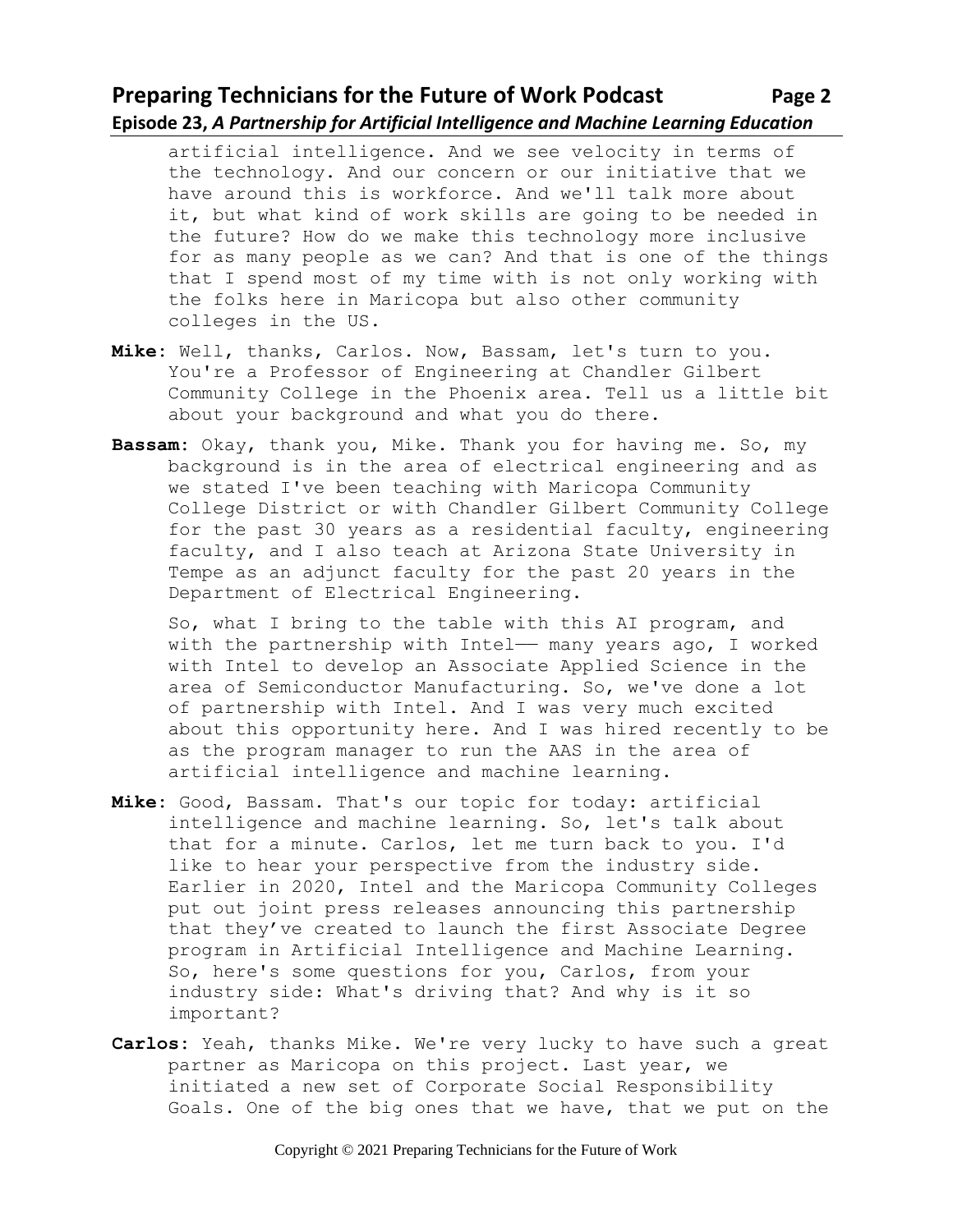# **Preparing Technicians for the Future of Work Podcast Page 3 Episode 23,** *A Partnership for Artificial Intelligence and Machine Learning Education*

table, for us and that we challenge ourselves is: How do we make our technology more inclusive? And how do we expand the digital readiness of the education folks, the students, the workers around "digital readiness." And those were the two goals in the spirit of this collaboration.

And for us, to put a marker on the table that we're an engineering company, we love numbers, we like to have goals. And our goal by 2030 is to reach 30 countries, 30,000 institutions and get 30 million students skilled in artificial intelligence. We feel a sense of urgency around this technology. Unlike other technologies, or like other previous technologies, AI is coming into different industry areas, and it's coming in at a faster clip than other technologies. So, partnerships, such as these with educational institutions, where they're the experts, as you mentioned, Mike, we bring the industry perspective. And a collaboration model is what's needed because of the speed of the transition. And we've been very lucky to have Maricopa, kind of in our backyard here in Arizona, that we can collaborate with on this.

- **Mike:** You know, Carlos, you mentioned international, right? Other countries. I don't believe this is the first one. There's other countries that Intel is working with that are doing similar initiatives. Are we ahead of the curve? Are we behind the curve? What's your thoughts on that?
- **Carlos:** Yeah, this program actually started overseas—actually started in Singapore, in South Korea—the program that we brought to the US. Other countries are a bit more ahead of us from a policy perspective, understanding the importance of the AI skills in their workforce, and they've started to make significant investments in their educational systems. And from that perspective, Mike, we're a bit behind these other countries. But luckily, we do have really good institutions in this country that we can catch up. But at the federal level, at a national level, we've fallen a bit behind in terms of investment in these types of programs, if you compare us to other countries, such as South Korea, India, Singapore, where it's a higher priority for them to put these types of skills.
- **Mike:** Sure. It's interesting, of course, that we're talking about skills at the technician level, right? Obviously, some people think...they think AI...well, that's a university, a four-year degree program. But here the focus, not only in United States, but in other countries as well,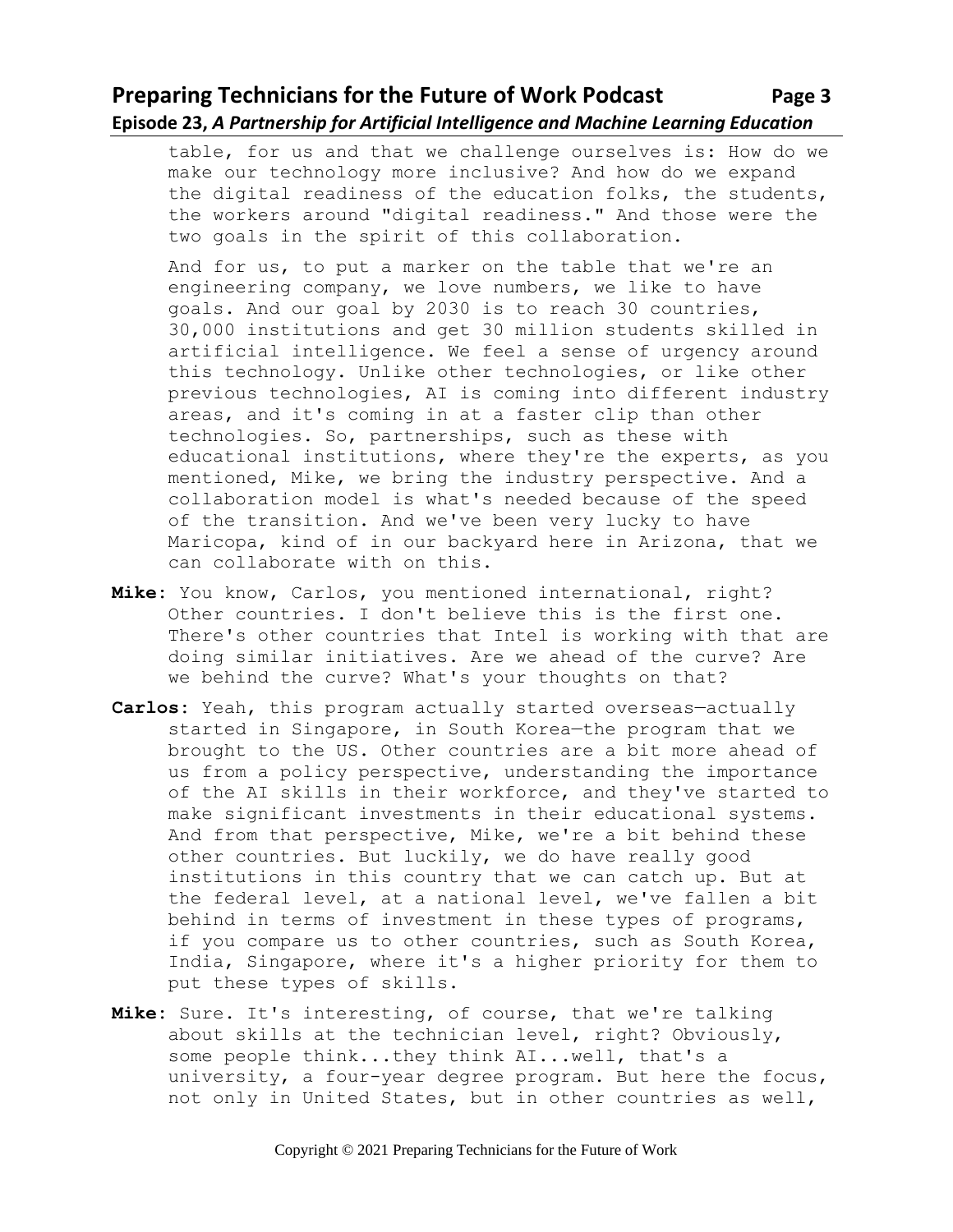### **Preparing Technicians for the Future of Work Podcast Page 4 Episode 23,** *A Partnership for Artificial Intelligence and Machine Learning Education*

is at the technician level. So, let me turn to Bassam for a moment. Now, here at Chandler Gilbert Community College, you're the faculty lead on the college side. And tell us a little bit about what this program looks like. I mean, folks out there are listening. They're thinking, hmm, could I possibly do something like that here at my community college? So, give us a sense, Bassam, of what it looks like from a community college standpoint.

**Bassam:** Sure, Mike. Thank you. So, after working with Intel and the district curriculum office, what we did with the program, we figured that we need two options. One is for students coming out of high school or considering going to the college, and they want to pursue an Associate Degree. So, we created an AAS degree, a special Applied Science Degree in that space, and also a Certificate. So, if you will, let me kind of walk you through the Associate Degree and the Certificate and kind of explain to you what it involves and what courses we have in there.

So, in the Associate Degree, we have obviously required some math courses. That includes statistics, linear algebra, and calculus, and some introductory engineering courses and an intro to Python. And then the rest of the technical courses are really artificial intelligent machine learning courses, and if I can list them to you...

So, we have one course, which has to deal with Introduction to AI.

**Bassam:** Another course: Introduction to Machine Learning. We have a course in AI for Computer Vision. Another course in NLP (natural language processing). Then we have the last two courses in the degree, one has to deal with AI for Business Solution and a capstone class. And the rest of the courses in that program is simply like any associate degree will be the English, Humanities, and Communication classes. This certificate, however, only requires the six AI courses that I listed.

Mostly, this certificate is designed to provide the industry professional with the knowledge and skills in a variety of fields that will be useful in AI. So, really, if you look at the prerequisites for the program and the certificate, as soon as the industry people will be coming with that background, you don't need to take the prerequisite, but for the Associate Degree will be some

**Mike:** Yes.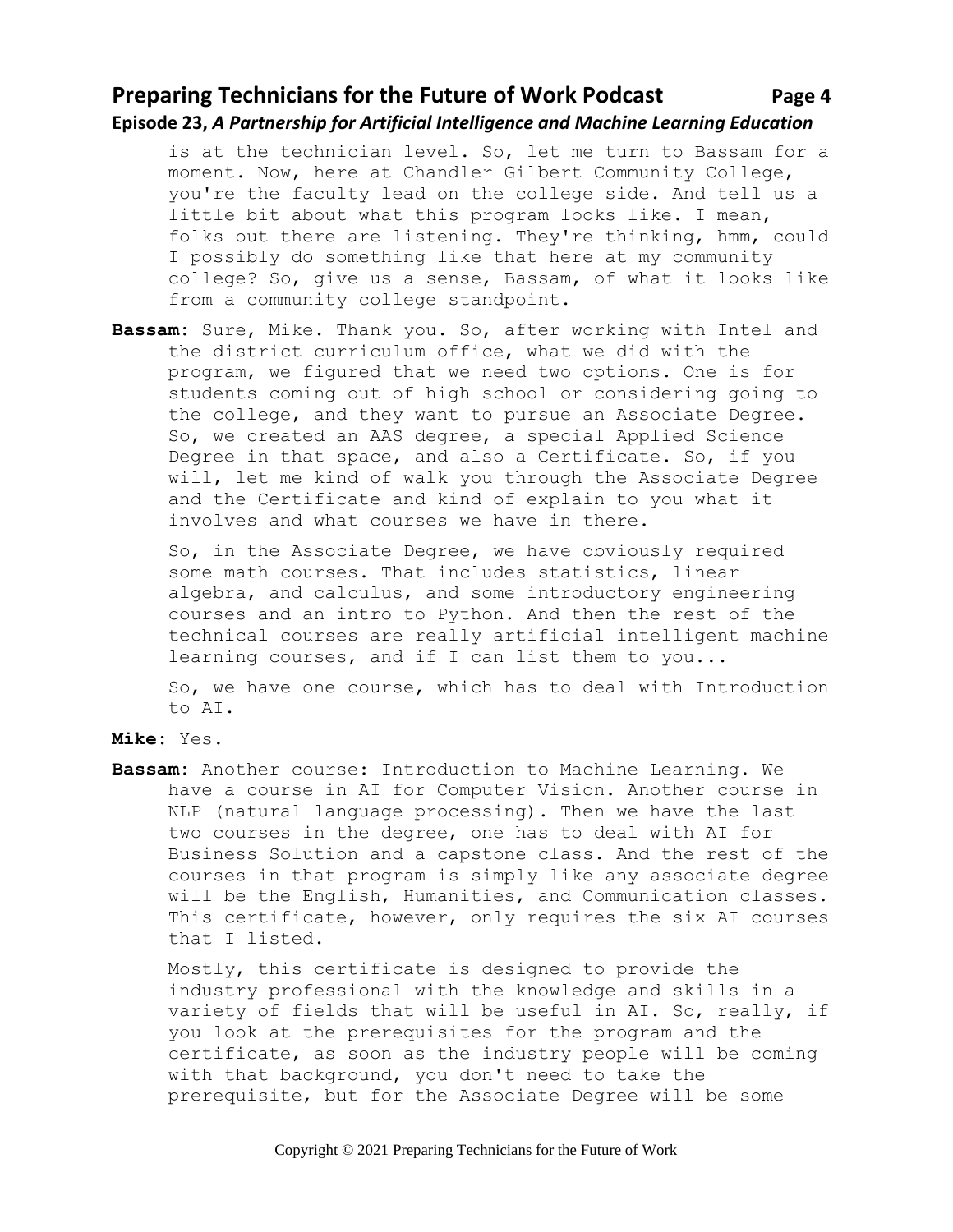# **Preparing Technicians for the Future of Work Podcast Page 5 Episode 23,** *A Partnership for Artificial Intelligence and Machine Learning Education*

computer information classes, and obviously the math and the Python.

**Mike:** Sure

**Carlos:** Mike, can I add something here? With the sequence that Bassam laid out, the intro class was designed specifically to have no prerequisites. And we want to make sure that everyone has an opportunity to learn what the technology does.

And, from a ethical perspective, to learn the ethical issues or possible pitfalls that it might also bring. Because we want the general public to have a level of education around these technologies. Because at some point in time, they're going to encounter it in their work. It doesn't matter if you're going to be selling houses, taking care of patients, or fixing cars. Everyone's going to have some sort of an AI technology assist program next to them.

I'm kind of old, so I remember the days before the Internet. Kind of similar to what happened in that transition, right? We all had to learn what it was, what kind of information. It's the same type of deal with artificial intelligence.

So, for those listeners from other community colleges, I would encourage at least offering that intro class. Because I think there is a lot of value for the students to get exposed to just the basics of what the technology is able to do and what the future holds. So that they make some choices as they pick different careers, and they start their long workforce in the future.

- **Mike:** Sure. Bassam, let's stay focused on this intro class for a moment. You've started teaching that at the community college now. What's been your experience with it, so far?
- **Bassam:** Yeah, Mike. So, that class is really a lot of fun, because you're introducing the new technology that is out there, including the 5G. And, also, to focus a lot on the issue surrounding AI in ethics, bias, regulation, and professional expectation. So, we offered that class in the fall last semester, and we had 16 students enroll in it. And we kind of start marketing it late in the summer, and we got only 16. This semester, in the spring, the one section that we offered at Chandler Gilbert, it was full two weeks ago. And now we're getting an override for a student that wants to take that class. And we're offering another section at another campus, called Estrella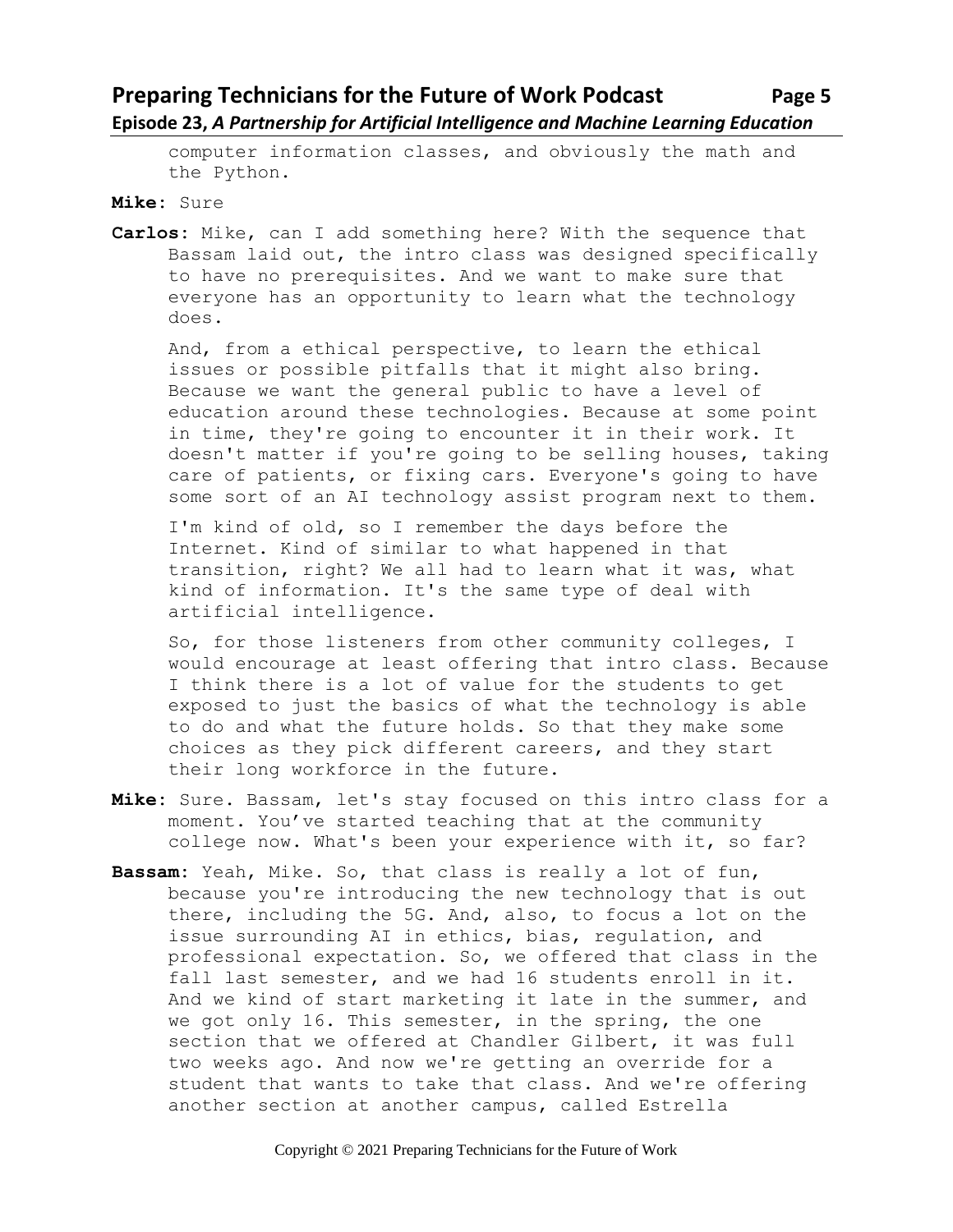## **Preparing Technicians for the Future of Work Podcast** Page 6 **Episode 23,** *A Partnership for Artificial Intelligence and Machine Learning Education*

Mountain, which is on the opposite side—on the west side of Phoenix. And that class was started the second eight weeks of the semester.

So, the student coming to that class is really a variety of backgrounds, we got a couple of students actually from Intel, taking the class, and we have students that are pursuing maybe computer science. And once they found out about this course, they want to get a flavor of what AI is about. Keep in mind, because as you said earlier, the only place probably you get knowledge or education about AI would be in your senior year, or maybe undergraduate at university level. So, having this at a community college has opened a lot of opportunity for students to get the awareness of what AI is all about. And we have students that literally have a BS, or even a Master's Degree in Computer Science and taking the class. And we got type of student that already working in the field as electrical or other disciplines. And they are also enrolled in the class.

- **Mike:** Interesting. Carlos, let me turn back to you. Here's a question. Can you give us an example, for our listeners, of what an AI technician—that's, let's say, someone that might be in a company like yours, like Intel, or maybe other companies that you know about—what would that technician actually do? What is the role of an AI technician?
- **Carlos:** Thanks, Mike. That's a great question. The way I think about this, in the way I would encourage listeners to think about this, is everything's kind of becoming a factory of data, right? Cars are spitting out large amounts of data. Medical equipment is spitting large amounts of data. Every day—and I had to look this up—every day, there's about 2.5 quintillion pieces of data that get produced, that's a number with 18 zeros on it!
- **Mike:** Yeah.
- **Carlos:** And there is a lot of value in terms of that data that's being generated. And going back to your question about, well, what can you typically do with that information? If you take a retailer, for example, knowing what your customers are interested in, using machine language to figure out inventory levels and supply levels with real time, and not try to guess what SKU you're going to put in your store. For us, everything from our factories that we have here in Arizona, our semiconductor factories that we have, in terms of looking at how materials moving through your factory. Doing predictive analytics on equipment in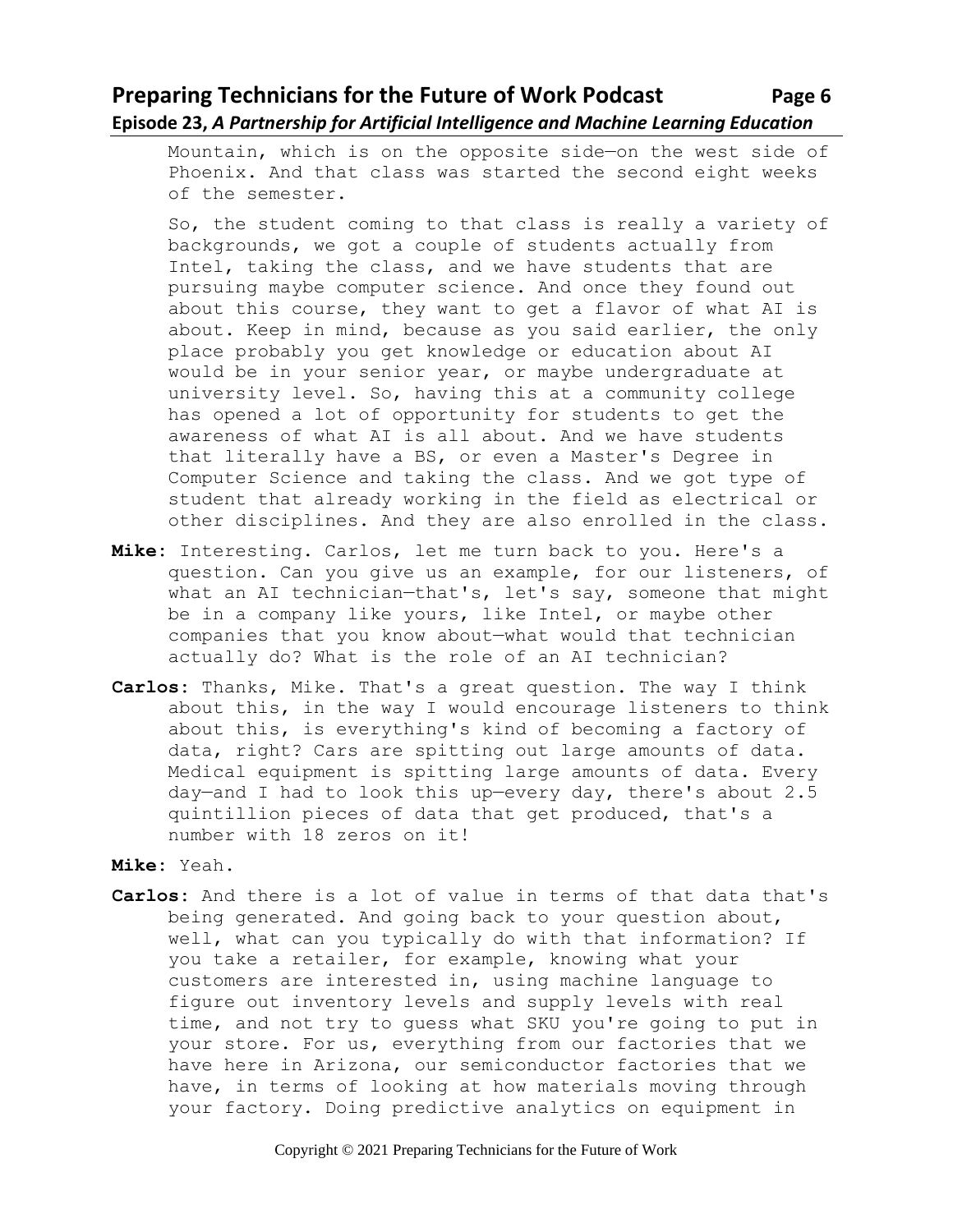## **Preparing Technicians for the Future of Work Podcast Page 7 Episode 23,** *A Partnership for Artificial Intelligence and Machine Learning Education*

terms of whether something has a probability of going down. And so, you want to go in there fix things before the machine goes down. Supply chain issues. So, just this whole notion of having more data available to do your job. And shifting your focus, if you're a worker, in terms of using that information and that data to make sense of it. And to interact with either a customer or do something that's more value added to something like a factory.

And so, we're just kind of on the tip of this, Mike. And the AI tools that Bassam is going to help teach the students are really going to be like the basic and the fundamentals of "How do I know that this algorithm doesn't have a bias?"

**Mike:** Sure.

- **Carlos:** "How do I know my data set is clean?" So, those types of basic skills are going to be the type of skills that are going to be really important.
- **Mike:** Bassam, listening to what Carlos said about the skills that students are getting—it must be wonderful to work with a company like Intel. But not every one of your students will go into that world. Maybe they'll go into healthcare. Maybe they'll go into finance. Do you see that? These other options for students as well?
- **Bassam:** Yeah, absolutely. Actually, our Advisory Committee for the program is gonna have in it you know, AI is not just used at Intel, obviously. As Carlos mentioned, it is used in retail and e-commerce, used in healthcare and medicine, education, marketing, you name it. It's funny. I read an article that says, "Whoever leads in artificial intelligence in 2030, will rule the world in 2100!" It's a very broad use of AI. And so, Wells Fargo in Phoenix area is very interested in this. Northrop Grumman (with the aerospace) is interested in that as well. So, we're having different companies to be a part of the Advisory Committee. And they're going to be contributing to the curriculum that we teach in our classes.
- **Mike:** Carlos, I like that. Bassam said, we're gonna rule the world starting in 2030. I like that.
- **Carlos:** Get him a crown or something. [laughing]
- **Mike:** I have a question though for you, Carlos. I'm not sure how exactly to phrase this. But do you think AI will cause "technological unemployment?" And what I mean is, do you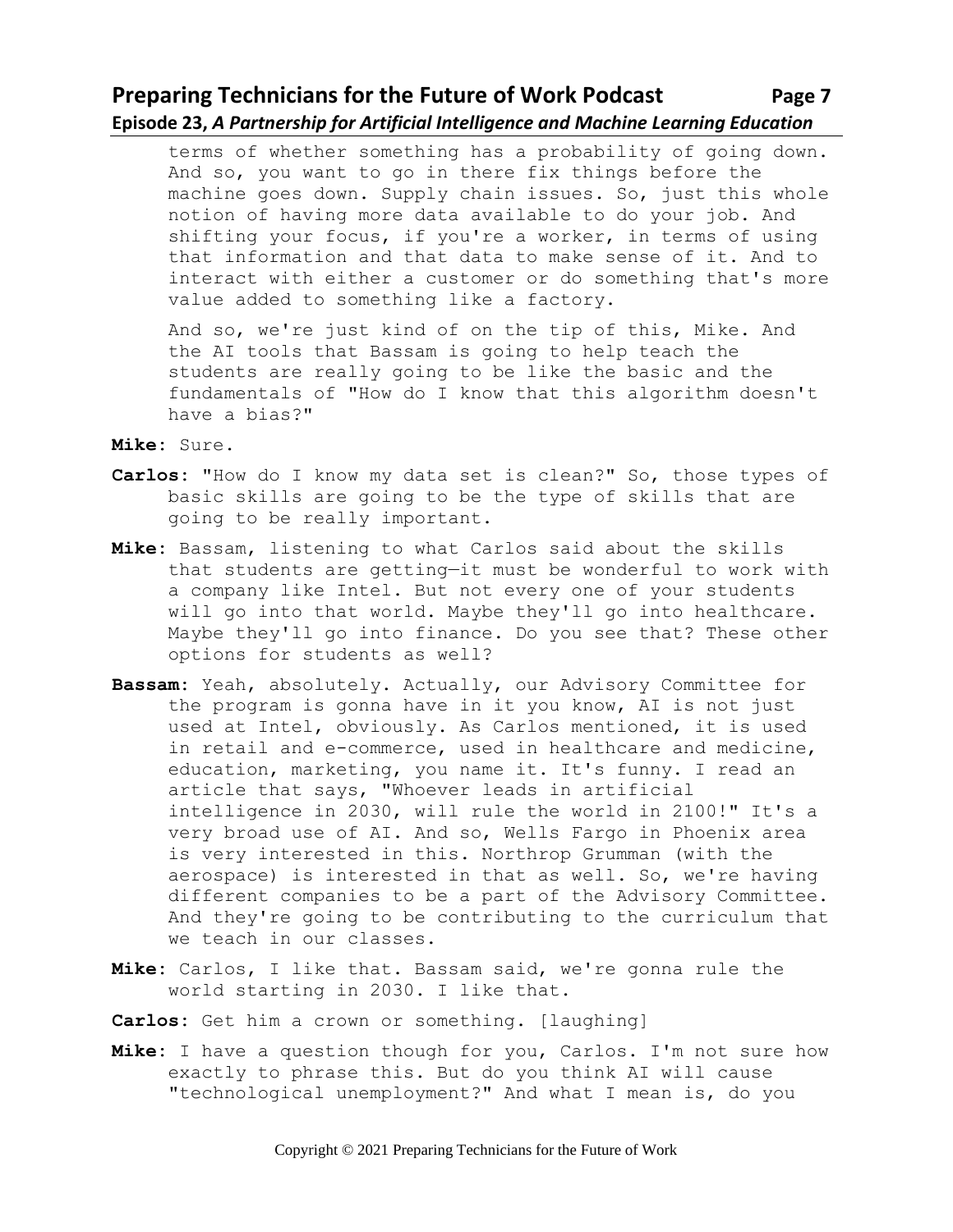## **Preparing Technicians for the Future of Work Podcast** Page 8 **Episode 23,** *A Partnership for Artificial Intelligence and Machine Learning Education*

think industry will need fewer or more skilled technicians as a result of this AI infusion that we're talking about?

- **Carlos:** I think if you kind of look at previous disruptions, where the technology has brought in...
- **Mike:** Yes.
- **Carlos:** ...what we've seen is there's been a shift in the skills. And I see that happening. It's starting to happen already, where the skills that Bassam talked about are going to become more important. So, am I going to need, for example, someone to log data? Probably not, because the machine is going to do that. But we are going to need someone to analyze the data, and make sense of it, and take next steps, in terms of where you create value.

And that traditionally has been the shift that you see with new technologies—is that the jobs, the skills, kind of shift. Because something that's automated—there's no jobs there anymore. However, the analytical piece of it, the problem-solving piece of it, the collaboration piece of it is still going to stay there. The thing that is definitely going to shift is the skills.

Which is why community colleges are so important because they play such an important role in reskilling workers people coming back and picking up new skills. And this technology is going to have an impact on everything: automotive, healthcare (as Bassam mentioned), manufacturing. And you kind of see that from our local industries, because of the demand that they're seeing for these skills.

And so, I don't have a crystal ball, Mike, in terms of whoa, what does that mean at the end of the day? There's a lot of press, and there's a lot of studies around this, and how everything kind of seems to balance out at the end of the day. But what's important is that people need to get reskilled. Because if you don't get reskilled, then you can't go into the next phase of job growth. And that's the big worry that everyone has. And that's one of the big reasons why we're doing these types of programs. Because we want to make those skills available for people to go back and get reskilled.

**Mike:** You know, Carlos, let me make a comment here with our own project, Preparing Technicians for the Future of Work. We've seen, over and over, talking to industry, and people like yourself, that it's that reskilling their current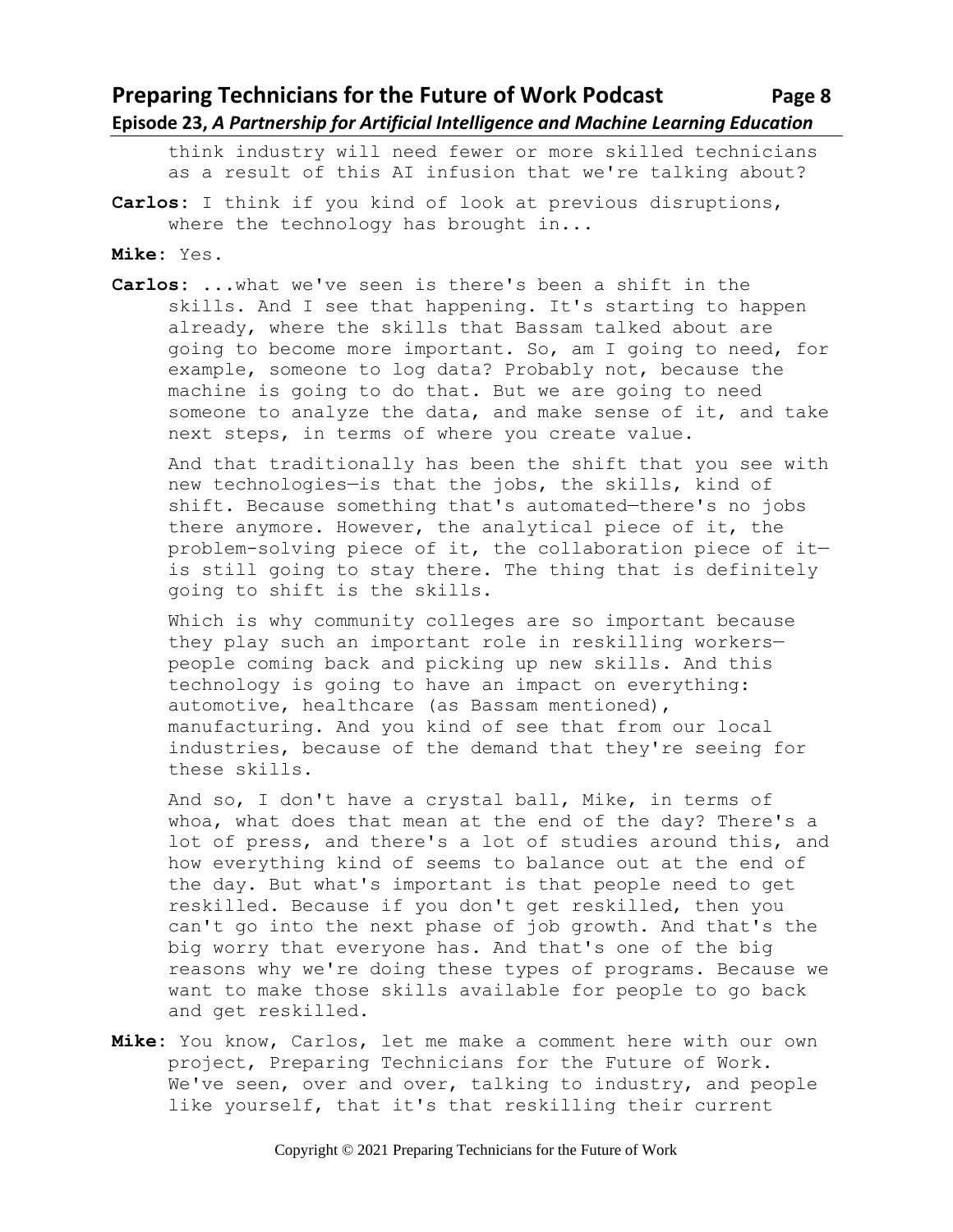#### **Preparing Technicians for the Future of Work Podcast** Page 9 **Episode 23,** *A Partnership for Artificial Intelligence and Machine Learning Education*

employees, keeping them up on that technology side of things. That's one of the key things. So, I'm pleased to hear your comments there.

Now let me turn back to Bassam. I have a question for you. Suppose I'm at a community or a technical college. Suppose I'm a faculty member. What would I need to do to start a program like this one? How would I get started? Bassam, what should I do?

- **Bassam:** I think the most important, obviously, you need the faculty to lead this. And what I mean by that—you need to have a faculty in your campus that is willing to get the proper training, and start developing, working with local industry or even other colleagues, to put the curriculum together, and teach it. Obviously, you need the support of your administrator, including the dean, the president of the college, you have to have a budget, because you have to have computers and software to run the program. And most definitely find somebody locally, like from the industry, to kind of "buy in" into the program and kind of support you, hopefully, either through their engineers, or technicians, or as well as money-wise. So, those are the four things that I think that is very important.
- **Mike:** Now, Carlos, Bassam mentioned getting industry support. You're from industry. So, let me ask you this. How do you make a decision to work with an educator, you've got to find some value there? What is the value proposition that an educator can give to you to get you connected? To help out? Carlos, what do you think?
- **Carlos:** Yeah, it's excellent question. When we approached Bassam and his team with this program, from my end, I looked at it from "Are they ready? Are they serious?" And they jumped on it! And it was part of their plan already. They were thinking about it. And the community college district poured resources in it. So, I appreciate that. Because there's a certain sense of urgency with this. And the speed that they reacted is something that I really look at. And as I mentioned, we've been talking to a lot of different community colleges across the nation. And you see the difference between those that are serious and they want to go in. Because I don't have a lot of time to waste. If somebody's gonna tell me six months, two years—too late.

```
Mike: Sure.
```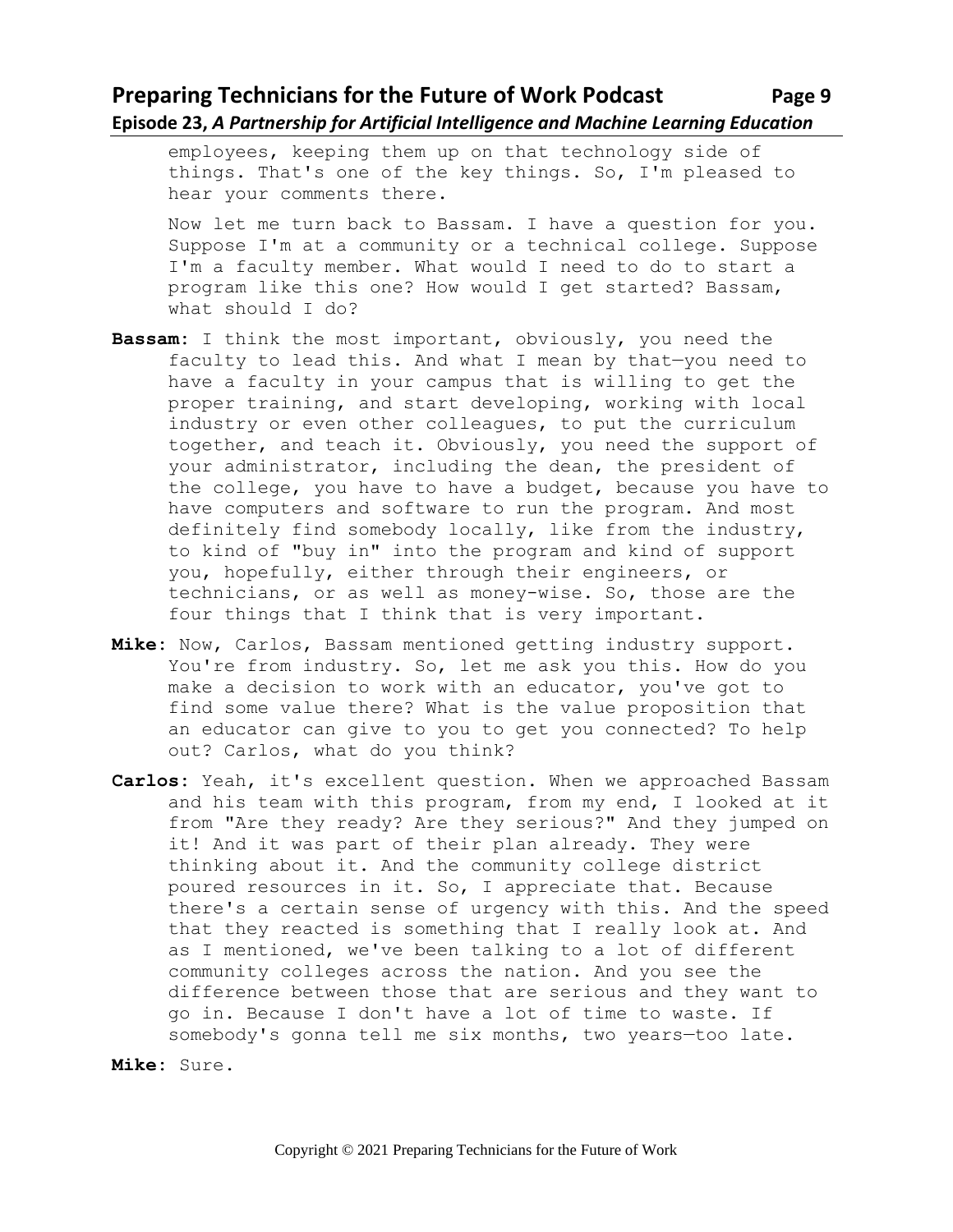#### **Preparing Technicians for the Future of Work Podcast Page 10 Episode 23,** *A Partnership for Artificial Intelligence and Machine Learning Education*

**Carlos:** Too long. We feel this sense of urgency to get going on this. And so that, for us, was big. And, of course, the capability that exists there is just fantastic. And people willing to learn in that journey has been great. So, nothing but good things to say about Bassam and his team in this collaboration.

**Bassam:** Thank you.

- **Mike:** So, you appreciate that responsiveness. I think that's a key thing. Bassam, from your standpoint, one of the things that Carlos mentioned was expanding the reach of programs like this to all kinds of populations. What type of students do you have there at Chandler Gilbert? What are they like?
- **Bassam:** So, as I indicated in the previous question, the type of questions we have at the college, we have different programs in engineering, we have computer science, we have software engineering, we have students just coming out of high school and coming to the college to pursue technical degrees or non-technical degrees.

So, like this semester, we're literally doing something like a learning community between English, Psychology, and the Intro to AI, where, how is AI used in the area of psychology? and so on. So, it's not just technical, but it is broad. And, as I mentioned before, the students that come into the program, especially with the Intro to AI, because it doesn't have any prerequisite, they are different backgrounds.

**Mike:** You know, today, it's been fascinating for me—talking to both of you. Because this is such a new development. And, as Carlos mentioned, and Bassam emphasized, everyone has to know something about this. It's going to be an expectation.

We talked about the drivers. Carlos, you mentioned the huge amount of data that's flowing in from business sectors, whether it's finance or manufacturing, data that's coming from sensor networks, or any other place. And the role of these technicians is to really play a key role in managing that data.

And something else you said really struck me. It's important. Not just the data, but they have to know that the integrity of the data is there. They have to be able to understand what's coming out of an algorithm. Is the data clean? I think those are important things that a technician can do.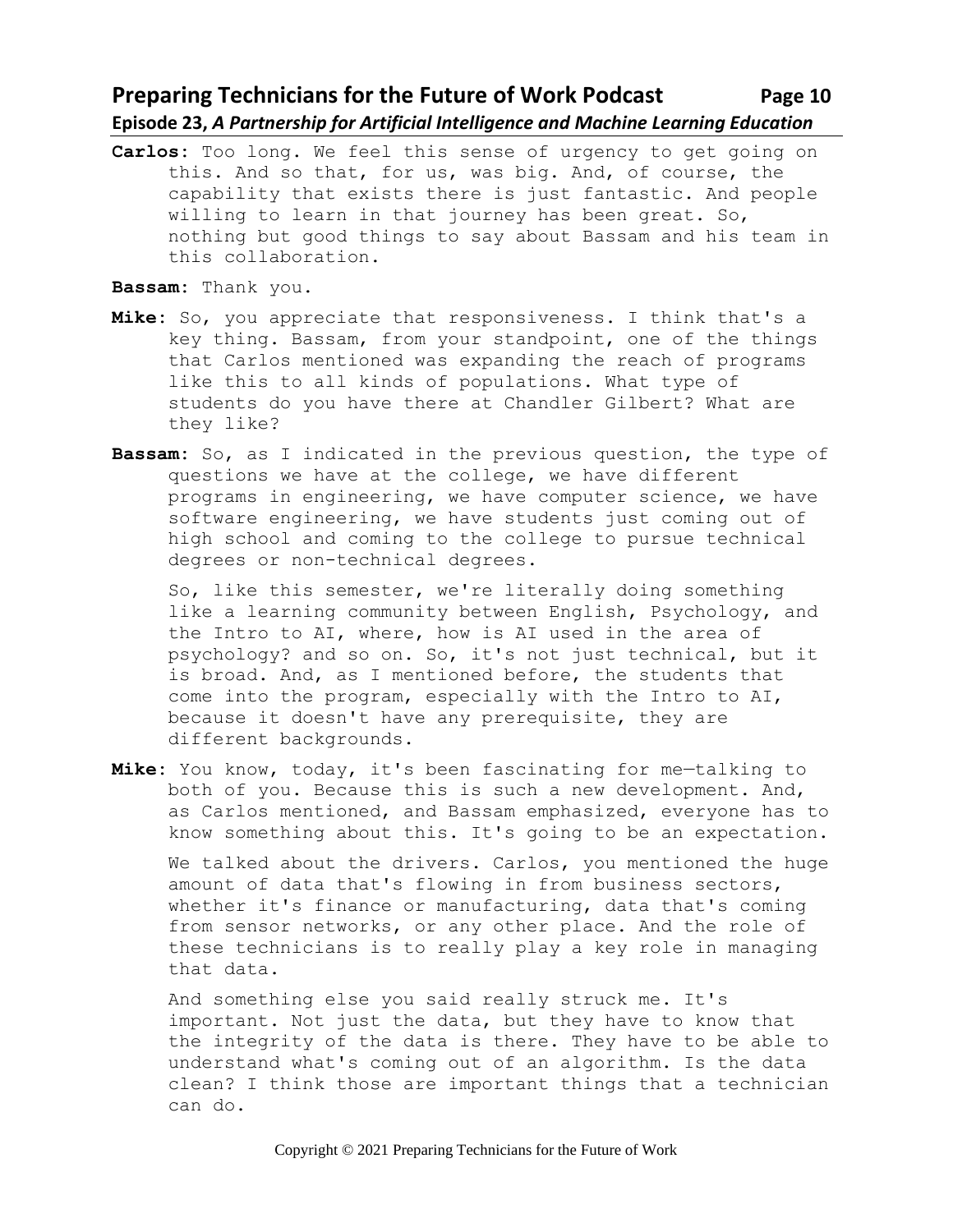## **Preparing Technicians for the Future of Work Podcast Page 11 Episode 23,** *A Partnership for Artificial Intelligence and Machine Learning Education*

And Bassam, you talked about creating this program that you've started. I wrote one thing down, in my own notes, is you've got to have a committed faculty member who wants to make that change. And they've got to increase their own skills. They're not likely to necessarily come to the game with those skills.

And finally, of course, strong industry partners. I guess that's true for any new program, but particularly here.

Bassam, here's the tough question. When are you going to have all of those six courses developed in your ideal world?

**Bassam:** Well, our goal and our projection is we'll have everything done by Spring 2022.

**Mike:** All right.

- **Bassam:** So, we're offering two of these courses this semester—in the spring. We'll be offering four courses in the Fall of '21. And all the courses will be offered in Spring of 2022.
- **Mike:** Carlos, you mentioned having a program that's responsive, especially in a time sensitivity. That's a pretty aggressive timeframe. So, that sounds good.

We certainly see this whole area, AI and machine learning, as part of the future of work. Carlos, thank you for attending today. I appreciate your taking time out of your busy schedule.

**Carlos:** Thank you, Mike.

- **Mike:** And Bassam, great talking to you again. Good luck with getting those students through those classes.
- **Bassam:** Thank you, Mike. I appreciate having us.
- **Mike:** That's it for today, listeners. We heard about the drivers, and challenges associated with artificial intelligence and machine learning, training, and education. And importantly, how a strong partnership between industry and education can really make a difference as we approach those challenges.

I want to encourage you today. I want to offer these challenges for you. Number one, increase your own knowledge of artificial intelligence and machine learning. There's a variety of online ways you can do that. And number two, consider offering an Intro to AI course with your colleagues, in your own program, in some collaborative